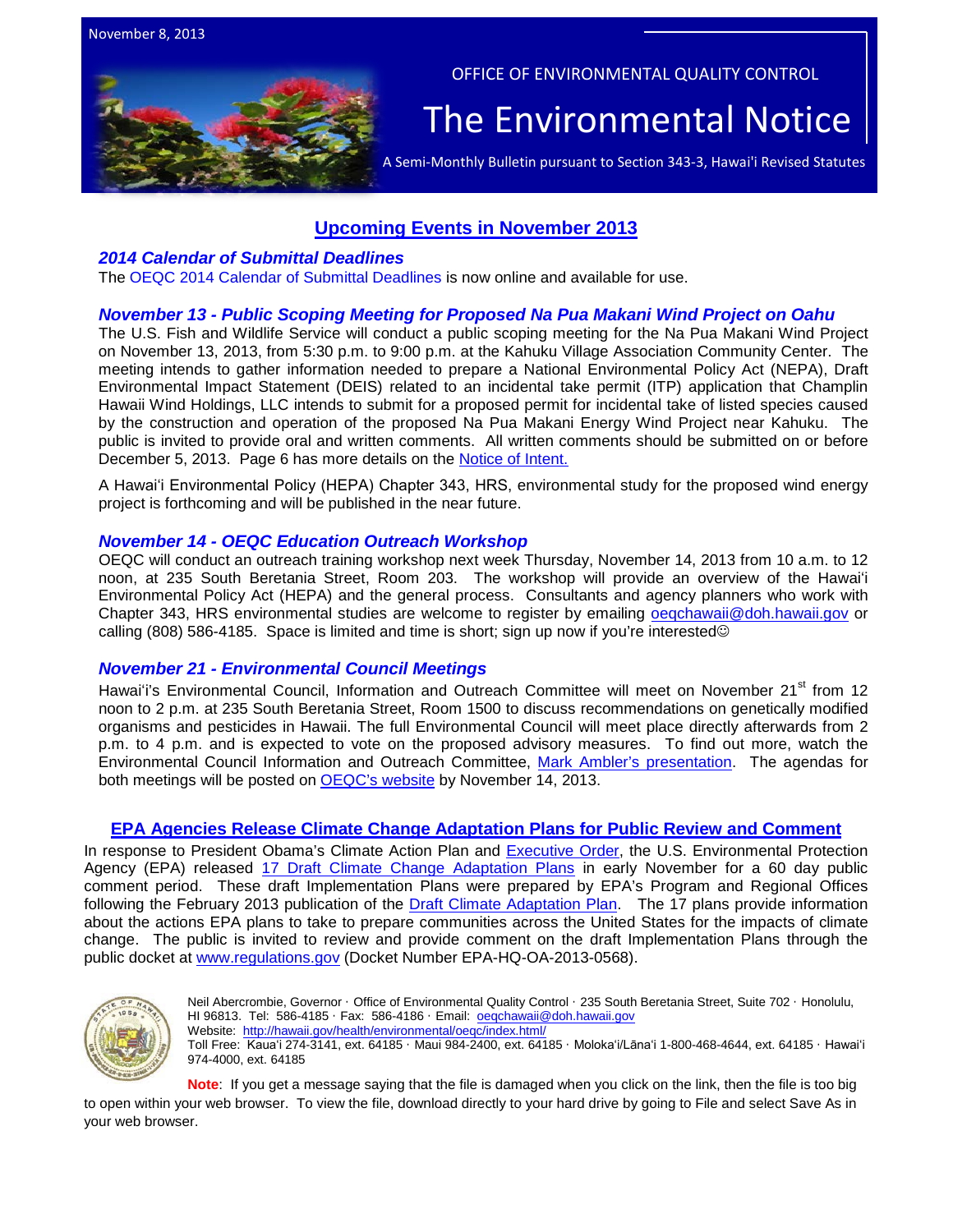Mark Sullivan photo

# **FRONT PAGE**

#### **Upcoming Events in November 2013**

- *2014 OEQC Calendar [of Submittal Deadlines](http://oeqc.doh.hawaii.gov/Shared%20Documents/Preparation_of_Hawaii_Environmental_Policy_Act_Documents/2014%20OEQC%20CALENDAR%20OF%20SUBMITTAL%20DEADLINES.pdf)*
- *November 13 - [Public Scoping Meeting for Proposed Na Pua Makani Wind Project on Oahu](http://www.gpo.gov/fdsys/pkg/FR-2013-11-05/pdf/2013-26465.pdf)*

- *November 14 - OEQC Workshop*
- *November 21 - Environmental Council Meetings*

## **[EPA Agencies Release Climate Change Adaptation Plans for Public Review and Comment](http://epa.gov/climatechange/impacts-adaptation/fed-programs/EPA-impl-plans.html)**

#### **HAWAI'I (HRS 343)**

## **COASTAL ZONE MANAGEMENT NOTICES**

|--|--|--|

## **CONSERVATION DISTRICT USE APPLICATIONS**

# **SHORELINE NOTICES**

## **FEDERAL NOTICES**

| $1_{-}$        | Notice of Intent To Prepare a Draft Environmental Impact Statement on a Proposed Incidental Take Permit      |  |
|----------------|--------------------------------------------------------------------------------------------------------------|--|
|                |                                                                                                              |  |
| 2.             | Special Coral Reef Ecosystem Fishing Permit Issued to Culture and Harvest Fish Species in a Floating Pen 8   |  |
| 3.             |                                                                                                              |  |
| $\mathbf{4}$ . | EPA Solicits Comments for the Approval and Promulgation of Hawaii's State Implementation Plan;               |  |
|                |                                                                                                              |  |
| 5.             |                                                                                                              |  |
| 6.             |                                                                                                              |  |
| 7 <sub>1</sub> |                                                                                                              |  |
| 8.             | Draft 2013 Marine Mammal Stock Assessment Reports Available for Public Comment 10                            |  |
| 9.             | <b>Funding Opportunity for Certified Community Development Financial Institutions (CDFIs) serving Native</b> |  |
|                |                                                                                                              |  |
|                | 10. The University of Texas, Center for Archaeological Research Determines Human Remains to be of Native     |  |
|                |                                                                                                              |  |
|                | 11. Extension of Public Comment Period for the Draft Environmental Impact Statement / Overseas               |  |
|                | Environmental Impact Statement for Military Readiness Activities in the Mariana Islands Training and         |  |
|                |                                                                                                              |  |
|                | 12. Extension of Public Comment Period for the Draft Supplemental for the Introduction of the P-8A Multi-    |  |
|                |                                                                                                              |  |
|                |                                                                                                              |  |
|                |                                                                                                              |  |
|                |                                                                                                              |  |
|                |                                                                                                              |  |
|                |                                                                                                              |  |
|                |                                                                                                              |  |
|                |                                                                                                              |  |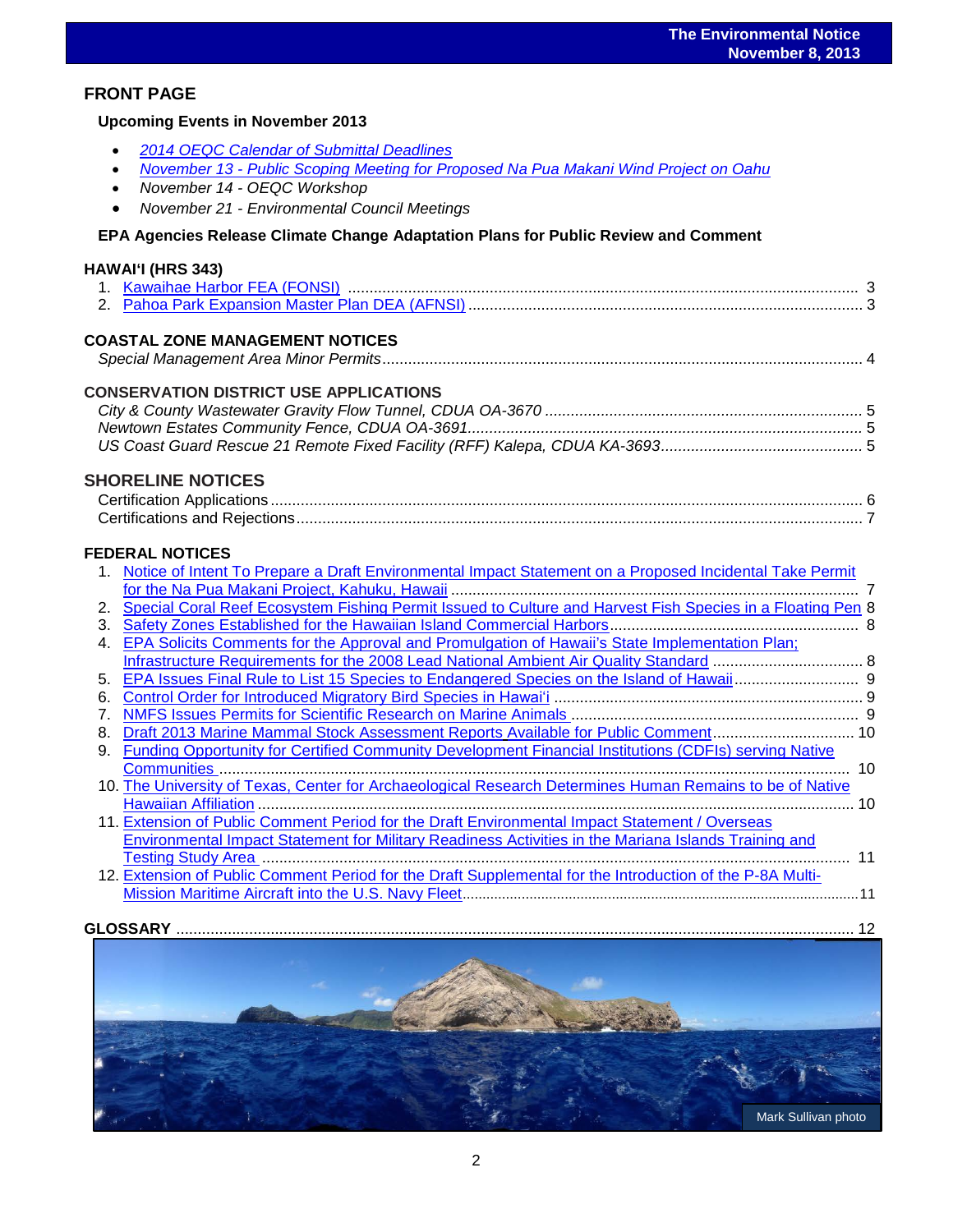# ֖֖֦֧֦֧֦֧֧֧֚֚֚֚֚֚֚֚֚֚֚֚֚֚֚֚֬֡֡֡֡֡֡֡֬֡֡֬֡֡֬֓֡֡֡֬֓֡֓֞֡֞֡֬֓֞֡֬֞֞ HAWAI**ʻ**I (HRS 343)

# **1. [Kawaihae Harbor FEA \(FONSI\)](http://oeqc.doh.hawaii.gov/Shared%20Documents/EA_and_EIS_Online_Library/Hawaii/2010s/2013-11-08-HA-5B-FEA-Kawaihae-Harbor.pdf)**

| Island:            | Hawaiʻi                                                                                                                                                                                                 |                                     |
|--------------------|---------------------------------------------------------------------------------------------------------------------------------------------------------------------------------------------------------|-------------------------------------|
| <b>District:</b>   | South Kohala                                                                                                                                                                                            |                                     |
| TMK:               | (3) 6-1-03: 022 (por.), 023 (por.), 025 (por.), 026, 034,<br>060                                                                                                                                        | Mauna Kea                           |
| Permits:           | Section 404 Clean Water Act Permit, Section 10 of the<br>Rivers and Harbors Act (Nationwide Permit for<br>maintenance dredging), State of Hawai'i Department of<br>Health (DOH) - Noise Permit/Variance | Kailua-Kona<br>Island of<br>Hawai'l |
| <b>Proposing</b>   |                                                                                                                                                                                                         |                                     |
| Agency:            | State Of Hawai'i, Department of Transportation, 869<br>Punchbowl Street, Honolulu, HI 96813.<br>Contact: Glen Okimoto, 808-587-2150.                                                                    |                                     |
| <b>Consultant:</b> | SSFM International, Inc., 501 Sumner Street, Suite 620, Honolulu, HI 96817.                                                                                                                             |                                     |
|                    | Contact: Cheryl Soon, 808-531-1308.                                                                                                                                                                     |                                     |
| <b>Status:</b>     | Finding of No Significant Impact Determination; DEA was published in the July 23, 2013<br>notice                                                                                                        |                                     |

The State Department of Transportation, Harbors Division is proposing infrastructure improvements to Kawaihae Harbor. The purposes of the proposed actions are to: Serve existing and future demand for harbor facilities; ensure adequate berth lengths and yard space to accommodate multiple users with varying operational needs; ensure safety of navigational and land operations; ensure compliance with federal requirements for harbor security; ensure safety for workers and recreational users at Coral Flats; support Department of Agriculture efforts to protect biosecurity; and protect the public and public resources by improving island resiliency when natural disasters occur. The Hawai'i Island Commercial Harbors 2035 Master Plan Update and subsequent Kawaihae Development Studies were used to identify needs, future demands, and alternatives for the harbor.

Since new dredging in harbor waters is proposed, a Department of the Army (DA) permit will be required for dredge activities to comply with Section 404 of the Clean Water Act and Section 10 of the Rivers and Harbors Appropriation Act. Therefore, this EA has also been prepared to facilitate review and processing of the DA permit application, including consultations to comply with applicable federal requirements such as Section 7 of the Endangered Species Act and Executive Order 13089, Coral Reef Protection.

# **2. Pā[hoa Park Expansion Master Plan](http://oeqc.doh.hawaii.gov/Shared%20Documents/EA_and_EIS_Online_Library/Hawaii/2010s/2013-11-08-HA-5B-DEA-Pahoa-Park-Expansion.pdf) DEA (AFNSI)**

| Island:<br><b>District:</b>    | Hawai'i<br>Puna                                                                                                                                                    |          |
|--------------------------------|--------------------------------------------------------------------------------------------------------------------------------------------------------------------|----------|
| TMK:                           | $(3)$ 1-5-002:020                                                                                                                                                  |          |
| <b>Permits:</b>                | NPDES Permit, Grubbing and Grading Permit, Building<br>Permit, Underground Injection Control (UIC) Permit.                                                         | Kailua-k |
| <b>Proposing/Determination</b> |                                                                                                                                                                    |          |
| Agency:                        | County of Hawai'i, Department of Parks and Recreation,<br>Aupuni Center, 101 Pau'ahi Street, Suite 6, Hilo, HI<br>96720-4224. Contact: James Komata, 808-961-8311. |          |
| <b>Consultant:</b>             | PBR HAWAII & Associates, Inc., 1001 Bishop Street,<br>Suite 650, Honolulu, HI 96813.<br>Contact: Roy Takemoto, 808-521-5631.                                       |          |
| <b>Status:</b>                 | Statutory 30-day public review and comment period starts; comr<br>December 9, 2013. Please send comments to the proposing/de                                       |          |



nents are due by termination agency and consultant.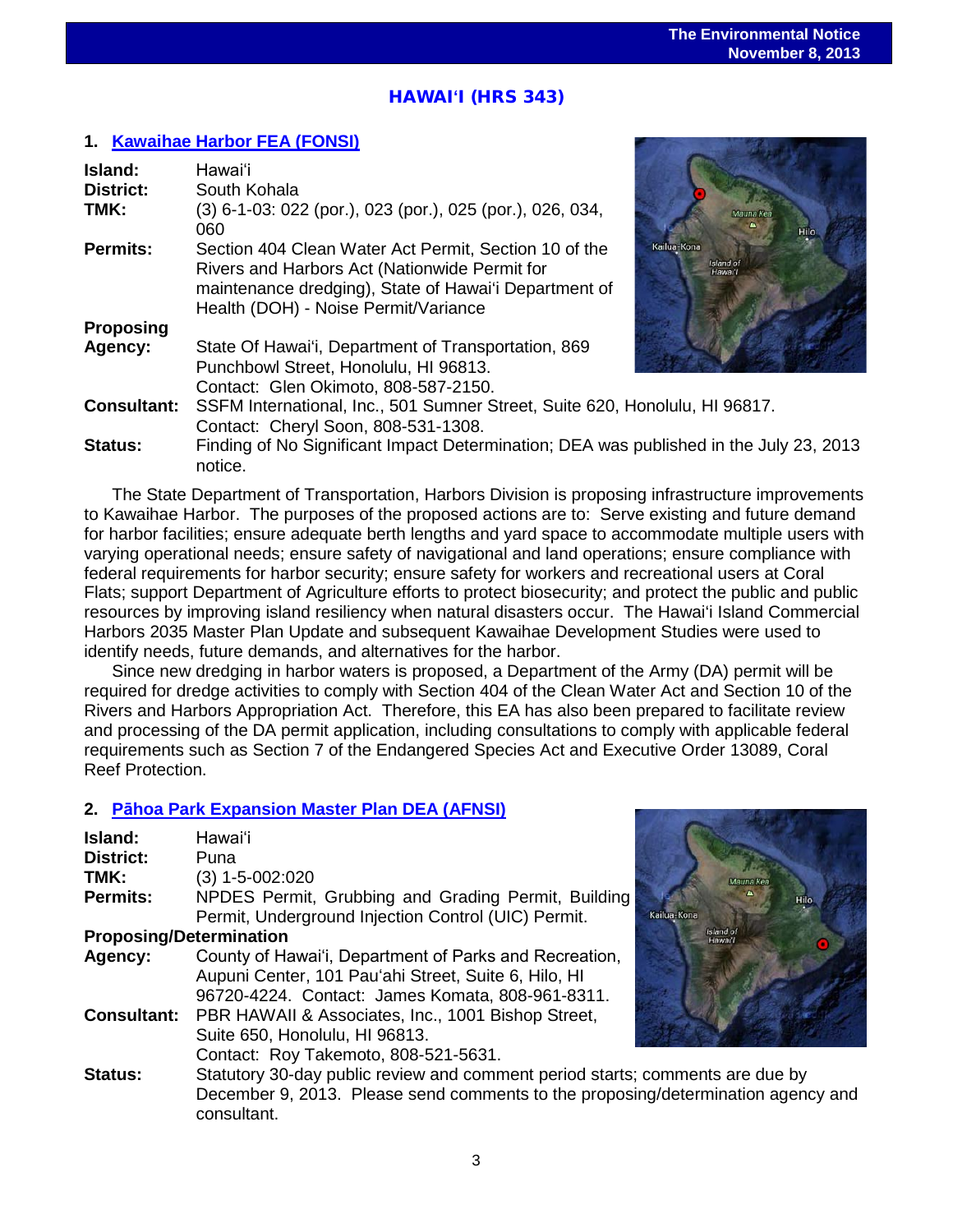The Pāhoa Park Expansion Master Plan is a proposed expansion of an existing County park. The master plan site consists of 71.121 acres. The eastern quarter of this 71 acre parcel is currently developed with park and community facilities including an aquatic center, ball fields, a basketball court, a skate park, a Community Center, and a Senior Center.

The purpose of this Pāhoa Park Expansion Master Plan includes: 1) Provide improved and more diverse athletic and recreational opportunities to Pāhoa Town and the entire Puna District; 2) remedy the existing drainage problems often present at the park; and 3) provide an orderly build out of the park with appropriate pedestrian and vehicular circulation, and adequate infrastructure to support the master plan build out.

This master plan implements a course of action of the General Plan to "maximize the use of the Pāhoa Neighborhood Facility site to serve the recreational needs of the lower Puna area" (General Plan §12.5.1.2). The General Plan also recognizes that "cool and rainy weather requires that there be extensive covered and indoor recreational areas." This master plan also implements an action proposed by the Puna Community Development Plan to expand the existing park and create a regional park.

# COASTAL ZONE MANAGEMENT NOTICES

## **Special Management Area (SMA) Minor Permits**

The SMA Minor permits below have been approved (HRS 205A-30). For more information, contact the County/State Planning Department. Honolulu (768-8014); Hawaiʻi (East HI 961-8288, West HI 323-4770); Kauaʻi (241-4050); Maui (270-7735); Kakaʻako or Kalaeloa Community Development District (587-2841).

| <b>Location (TMK)</b>                                        | <b>Description (File No.)</b>                                                                                                        | <b>Applicant/Agent</b>                                                         |  |
|--------------------------------------------------------------|--------------------------------------------------------------------------------------------------------------------------------------|--------------------------------------------------------------------------------|--|
| Hawai'i: Ka'u (9-5-016: 006 and 025)                         | Drainage Improvements along<br>Mamalahoa Highway (SMM 13-285)                                                                        | State of Hawai'i, Department<br>of Transportation, Highways<br><b>Division</b> |  |
| Hawai'i: South Kohala (6-8-022: 008)                         | <b>Construction of Concrete Block CMU</b><br>Enclosure and Installation of New<br><b>Emergency Back-up Generator (SMM</b><br>13-286) | AT & T Wireless                                                                |  |
| Kaua'i: Aliomanu (4-9-006: 011)                              | Tree Pruning and Landscaping<br>(SMA(M)-2014-2)                                                                                      | Kaua'i Makai LLC.                                                              |  |
| Kaua'i: Wailua (3-7-003: 017)                                | <b>Construction Involving Solar Photovoltaic</b><br>System (SMA(M)-2014-3)                                                           | Kaua'i Beach Resort<br>Association                                             |  |
| Kaua'i: Wailua (4-1-002: 003 & 008)                          | Grading Work and Drainage Basin<br>Improvements, Installation of a Rock<br>Wall & Landscaping (SMA(M)-2014-4)                        | Kukui'ula Development Co.<br>(Hawai'i) LLC.                                    |  |
| Maui: Lahaina (4-5-001: 014)                                 | Apartment Alterations (SM2 20120048)                                                                                                 | <b>Steve Heimler</b>                                                           |  |
| Maui: Kihei (3-9-011: 062)                                   | <b>Ground Alteration for Sewer (SM2</b><br>20130110)                                                                                 | Halama Properties, LP                                                          |  |
| Maui: Kihei (3-9-007: 025)                                   | Reconstruct Apartment Structure (SM2<br>20130111)                                                                                    | <b>James Niess</b>                                                             |  |
| Maui: Kihei (2-2-025: 009)                                   | Swimming Pool/Spa/Excavation (SM2<br>20130112)                                                                                       | <b>Tiara M Matsui</b>                                                          |  |
| Maui: Ka'anapali (4-4-014: 003)                              | Temporary Ice Skating Rink (SM2<br>20130113)                                                                                         | Ka'anapali Ocean Resort<br>Villas                                              |  |
| Maui: Ka'anapali (4-4-008: 016)                              | Five-Lot Subdivision (SM2 20130114)                                                                                                  | Ka'anapali Investments, LLC                                                    |  |
| Maui: Puamana (4-6-032: 047)                                 | Renovation & Remodel (SM2 20130115)                                                                                                  | Stephen Stahara                                                                |  |
| Maui: Lahaina (4-6-001: 009 and 010;<br>$4 - 6 - 008$ : 006) | Halloween in Lahaina (SM2 20130116)                                                                                                  | Office of Economic<br>Development                                              |  |
| Maui: Haiku (2-9-003: 028)                                   | Grade & Grub and Construct Rock Wall<br>(SM2 20130118)                                                                               | Kenneth Redstone                                                               |  |
| Maui: Pa'ia (2-6-008: 009)                                   | Demolition of Dwelling (SM2 20130119)                                                                                                | Dean Frampton                                                                  |  |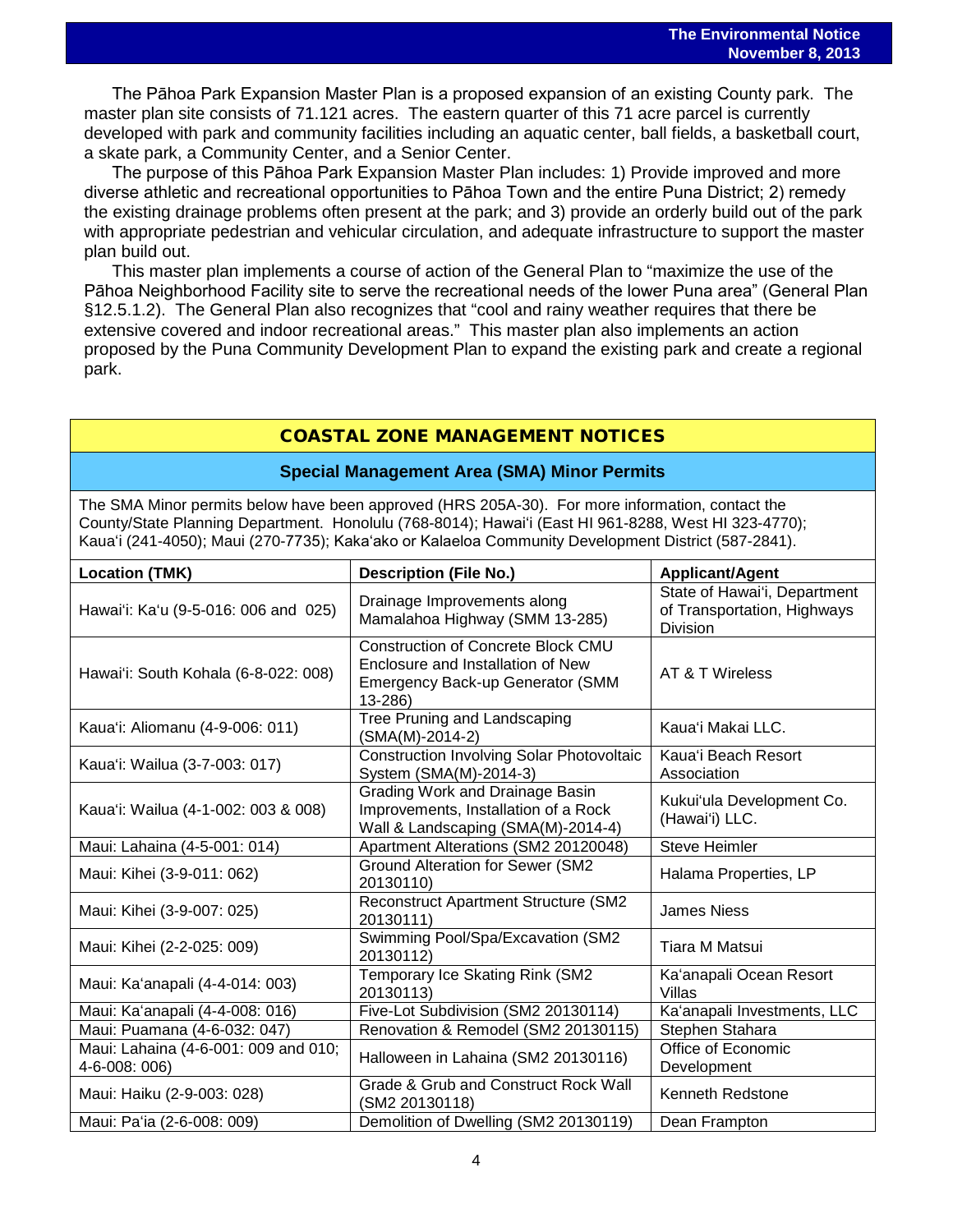|                               |                                                           | <b>November 8, 2013</b>      |
|-------------------------------|-----------------------------------------------------------|------------------------------|
|                               |                                                           |                              |
| Maui: Molokai (5-3-006: 039)  | Construct Wall (SM6 20130009)                             | <b>Edmund George Wond</b>    |
|                               | Kaluanui Stream Flood Mitigation Project<br>(2013/SMA-30) | State of Hawai'i, Department |
| O'ahu: Hau'ula (5-3-011: 009) |                                                           | of Land and Natural          |
|                               |                                                           | Resources                    |

**The Environmental Notice**

# **CONSERVATION DISTRICT USE APPLICATIONS**

Persons interested in commenting on the following Conservation District Use Applications or interested in receiving notification of determinations on Conservation District Use Applications must submit comments and requests to the Department of Land and Natural Resources. Notification requests must include the following information: 1) Name and address of the requestor; 2) The application for which the requestor would like to receive notice of determination; and 3) The date the notice was initially published in the Environmental Notice. Send comments and requests to: Department of Land and Natural Resources, Office of Conservation and Coastal Lands, P.O. Box 621, Honolulu, HI, 96809. DLNR will make every effort to notify those interested in the subject CDUAs. However, DLNR is not obligated to notify any person not strictly complying with the above requirements. For more information, please contact the Office of Conservation and Coastal Lands staff listed.

#### **PROJECT:**

| <b>File No.:</b>                                        | CDUA OA-3670                                                                    |
|---------------------------------------------------------|---------------------------------------------------------------------------------|
| <b>Name of Applicant:</b>                               | City and County of Honolulu, Department of Design and Construction              |
| Location:                                               | Ko'olaupoko District, Island of O'ahu                                           |
| TMK(s):                                                 | $(1)$ 4-2-015:009; (1) 4-2-017:001, 016, 018 and 021; (1) 4-4-011:013; (1) 4-5- |
|                                                         | 101:037; (1) 4-4-012:001, 064 and 065; (1) 4-5-031:076; (1) 4-5-032:001         |
| <b>Proposed Action:</b>                                 | <b>Wastewater Gravity Flow Tunnel</b>                                           |
| $\sim$ $\sim$ $\sim$ $\sim$ $\sim$ $\sim$ $\sim$ $\sim$ |                                                                                 |

**OCCL Staff Contact:** Alex J. Roy, 808-587-0316

**343, HRS Determination:** FEIS Published in May 23, 2011 edition of the OEQC Environmental Notice **Applicant's Contact:** Lauren Yasaka, 808-946-2277

#### **PROJECT:**

| File No.:                   | CDUA OA-3691                                                            |
|-----------------------------|-------------------------------------------------------------------------|
| <b>Name of Applicant:</b>   | <b>Newtown Estates Community Action</b>                                 |
| <b>Location:</b>            | Hapaki Street, Newtown Estates, Waimalu, Ewa District, Ewa              |
| TMK(s):                     | $(1)$ 9-8-073:003                                                       |
| <b>Proposed Action:</b>     | Fence                                                                   |
| 343, HRS Determination:     | Exempt                                                                  |
| <b>Applicant's Contact:</b> | Richard Yamasaki, Newtown Estates Community Association, 98-456 Kaahele |
|                             | Street, Aiea, HI 96701                                                  |
| <b>OCCL Staff Contact:</b>  | Michael Cain, 808-783-2501                                              |

**PROJECT: File No.:** CDUA KA-3693<br> **Name of Applicant:** United States Co **United States Coast Guard** Location: Hanamāʻulu, Lihue, Kauai **TMK(s):** (4) 3-8-002:005<br>**Proposed Action:** Rescue 21 Rem Rescue 21 Remote Fixed Facility (RFF) Kalepa **343, HRS Determination:** FONSI issued September 2013; Environmental Assessment prepared in accordance with National Environmental Policy Act of 1969 **Applicant's Contact:** Dominc Cooper, Tech Consulting, Inc, PO Box 29261, Honolulu, HI 96820; 808-778-8853 **OCCL Staff Contact:** Michael Cain, 808-783-2501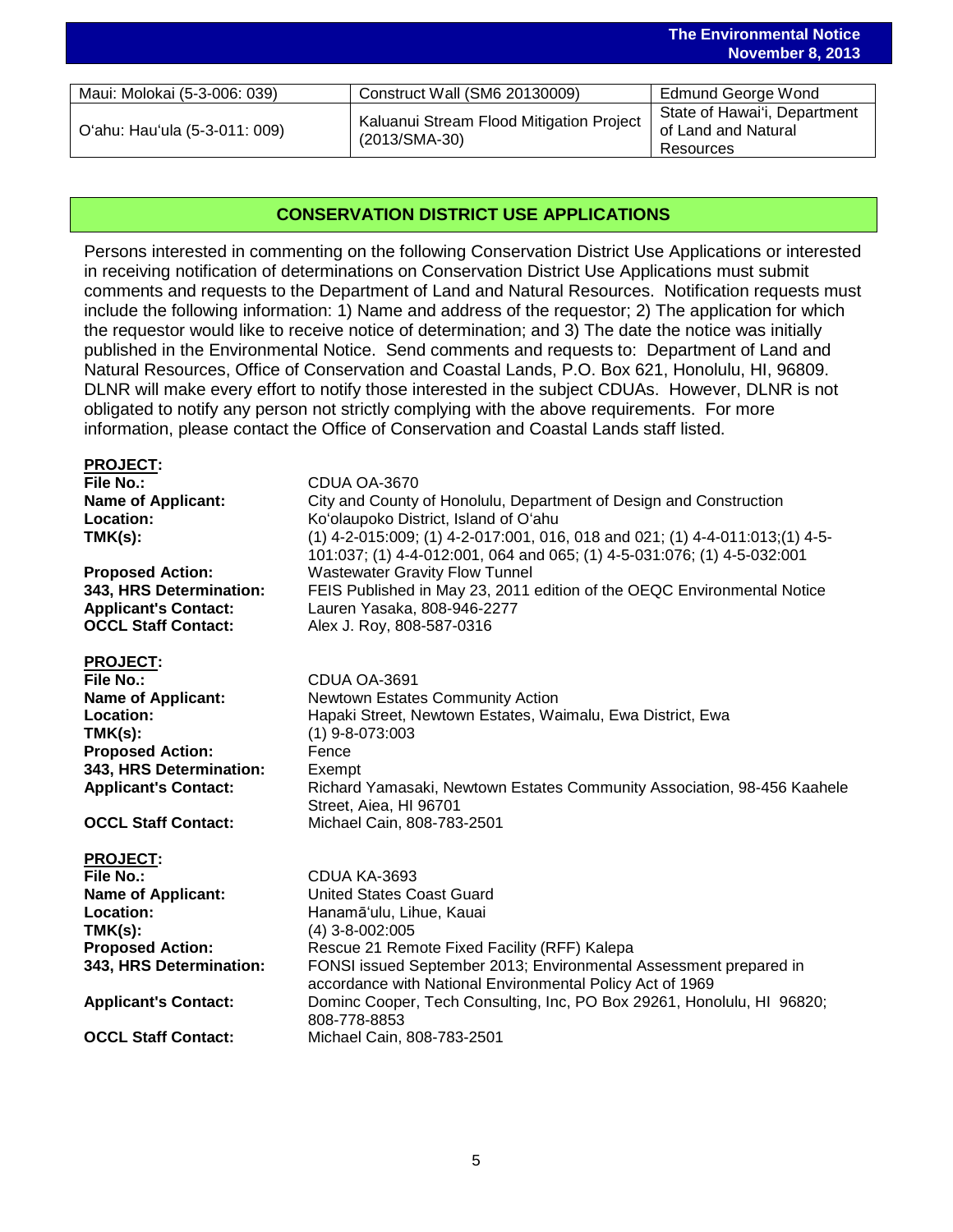# SHORELINE NOTICES

# **Shoreline Certification Applications**

The shoreline certification applications below are available for review at the DLNR Offices on Kauaʻi, Hawaiʻi, Maui, and Honolulu, 1151 Punchbowl Street, Room 220 (HRS 205A-42 and HAR 13-222-12). All comments shall be submitted in writing to the State Land Surveyor, 1151 Punchbowl Street, Room 210, Honolulu, HI 96813 and postmarked no later than 15 calendar days from the date of the public notice of the application. For more information, call Ian Hirokawa at 587-0420.

| File No. | Location<br>Date |                                                                                                                                                                                                                                                                                                                                                                 | <b>Applicant/Owner</b>                                           | <b>TMK</b>                |
|----------|------------------|-----------------------------------------------------------------------------------------------------------------------------------------------------------------------------------------------------------------------------------------------------------------------------------------------------------------------------------------------------------------|------------------------------------------------------------------|---------------------------|
| OA-1555  | 10/21/13         | Land Court Application 1136, Parcel 1 and 2 of<br>Land Court Application 1226 and Lot B of Land<br>Court Application 1059 situate at Ka'alawai,<br>Honolulu, O'ahu<br>Address: 4055 Papu Circle<br>Purpose: Calculate building potential and obtain<br>permit                                                                                                   | Wesley T. Tengan/ Doris Duke<br>Foundation for Islamic Art       | 3-1-041:005               |
| OA-1556  | 10/15/13         | Lot 269 (Map 140) of Land Court Application 505<br>situate at Kailua, Ko'olaupoko, O'ahu<br>Address: 1070 Mokulua Drive<br>Purpose: Permitting purposes                                                                                                                                                                                                         | Towill, Shigeoka & Associates,<br>Inc./ Mokulua Windward LLC     | 4-3-006:091               |
| OA-1557  | 10/15/13         | Lot 268 of Land Court Application 505 (Map 140)<br>situate at Kailua, Ko'olaupoko, O'ahu<br>Address: 1064 Mokulua Drive<br>Purpose: Permitting purposes                                                                                                                                                                                                         | Towill, Shigeoka & Associates,<br>Inc./ 1064 Mokulua LLC         | 4-3-006:059               |
| OA-1558  | 10/24/13         | Lot 224 (Map 79) of Land Court Application 505<br>situate at Kailua, Ko'olaupoko, O'ahu<br>Address: 1020 Mokulua Drive<br>Purpose: Building setback                                                                                                                                                                                                             | Engineers Surveyors Hawaii,<br>Inc./ Lee Sung TR                 | 4-3-006:055               |
| MA-556   | 10/9/13          | Lot 41-A, 47-A and TMK (2) 4-3-002:028<br>Mailepai Hui Partition being portion of Royal<br>Patent 1663, Land Commission Award 5524 to L.<br>Konia situate at Napili 1 and 2, Ka'anapali, Maui<br>Address: 5900 L. Honoapi'ilani Road<br>Purpose: Building setback purposes                                                                                      | Valera, Inc./ Napili Kai, Ltd.                                   | 4-3-002:026,<br>027 & 028 |
| MA-557   | 10/11/13         | Lot 12 Land Court Application 485 (Map 7) and<br>Portions of R.P. 7661, L.C. Award 76:5 to William<br>Shaw & L.C. Award 11216, Apana 28 to M.<br>Kekauonohi situate at Honokowai, Ka'anapali,<br>Lahaina, Maui<br>Address: 3445 L. Honoapi'ilani Road<br>Purpose: Building permit purposes                                                                      | Arthur P. Valencia/ Ka'anapali<br>Shores AOAO                    | 4-4-001:097               |
| MA-558   | 10/16/13         | Lot 2 Olowalu Makai Komohana Subdivision<br>situate at Olowalu, Lahaina, Maui<br>Address: 0 Kuahulu Place<br>Purpose: Shoreline setback purposes                                                                                                                                                                                                                | Arthur P. Valencia/ Anne<br>Elizabeth & Fred Farhad<br>Golestani | 4-8-003:120               |
| HA-473   | 10/17/13         | Portion of North Kona Regional Park and Wildlife<br>Sanctuary Parcel A (C.S.F. 21,241) being the<br>whole of Grant 4723, Lot 1 to J. Kaelemakule Jr.<br>and a portion of Kona Coast State Park Parcel B<br>(C.S.F. 22,263) situate at Mahaiula, North Kona,<br>Island of Hawai'i<br>Address: 72-3630 Queen Ka'ahumanu Highway<br>Purpose: Obtain County permits | Wes Thomas Associates/<br><b>DLNR Division of State Parks</b>    | 7-2-005:003               |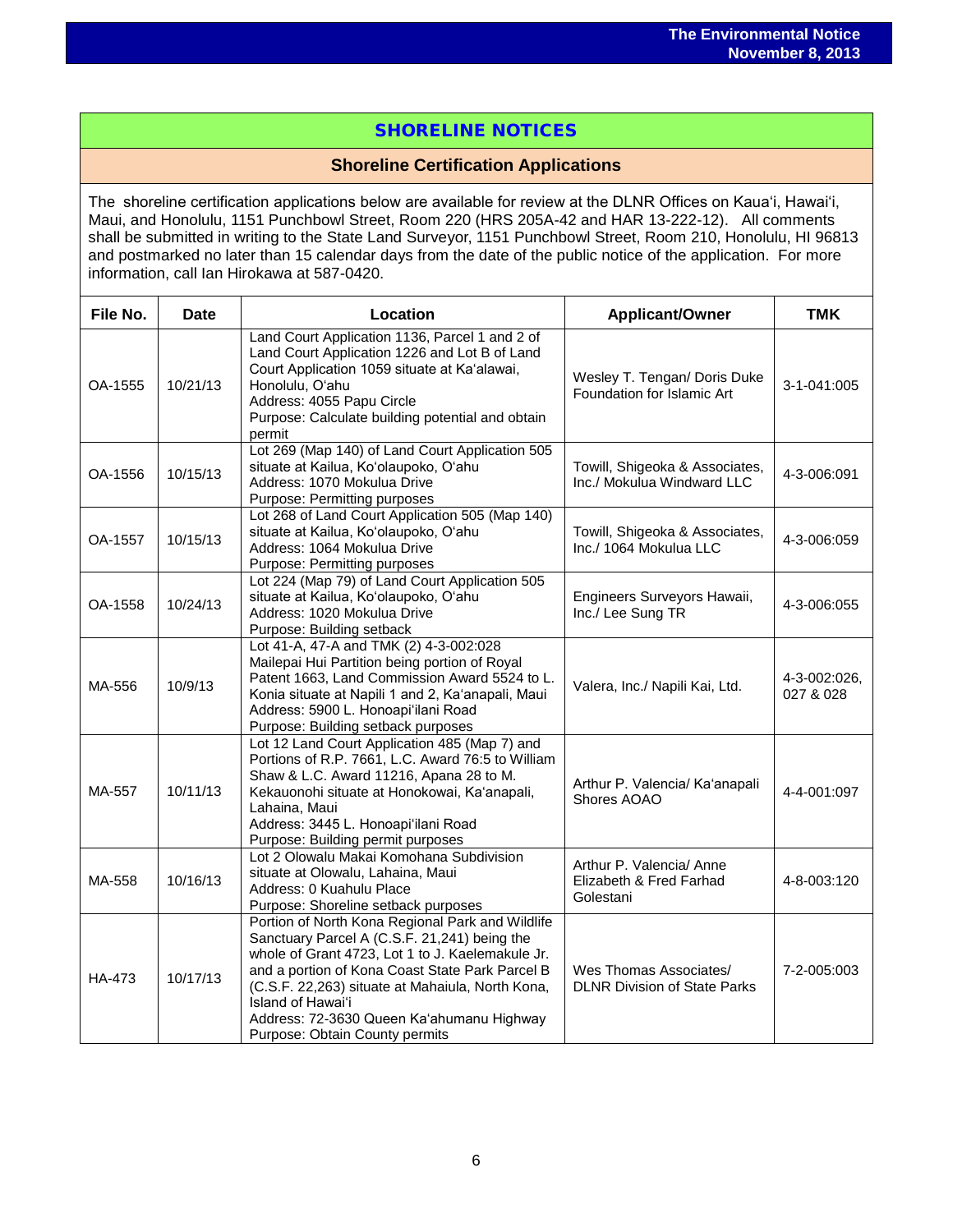# Shoreline Certifications and Rejections

The shoreline notices below have been proposed for certification or rejection by DLNR (HRS 205A-42 and HAR 13-222-26). Any person or agency who wants to appeal shall file a notice of appeal in writing with DLNR no later than 20 calendar days from the date of this public notice. Send the appeal to the Board of Land and Natural Resource, 1151 Punchbowl Street, Room 220, Honolulu, HI 96813.

| File No. | <b>Proposed/Rejected</b>                   | Location                                                                                                                                                                                                                                                                                                            | <b>Applicant/Owner</b>                                                   | <b>TMK</b>           |
|----------|--------------------------------------------|---------------------------------------------------------------------------------------------------------------------------------------------------------------------------------------------------------------------------------------------------------------------------------------------------------------------|--------------------------------------------------------------------------|----------------------|
| MA-554   | <b>Proposed Shoreline</b><br>Certification | Portion of Ahihi-Kinau Natural Area<br>Reserve, Part 1 (Governor's Executive<br>Order 2668) and Lots 2, 3 and Lot 4-A of<br>the consolidation and re-subdivision of<br>Royal Patent Grant 1492, Apana 2, to<br>Kaina and Royal Patent Grant 1427 to<br>Punika<br>Address: 7555 & 7595 Makena Road<br>Purpose: N/A   | Akamai Land Surveying, Inc./<br>MMR Makena, LLC & Waiko<br>Baseyard, LLC | 2-1-006:086 &<br>087 |
| HA-469   | Proposed Shoreline<br>Certification        | Lot 8 being a portion of Lot 2 Waikoloa<br>Beach Resort being a portion of Royal<br>Patent 7523, Land Commission Award<br>4452, Apana 4 to H. Kalama situate at<br>Anaeho'omalu, South Kohala, Island of<br>Hawai'i<br>Address: Lot 8 Naupaka Place<br>Purpose: Obtain building permit for<br>private residence     | Roger Fleenor/ Rudolph Koppl                                             | 6-9-009:008          |
| OA-1515  | Rejection                                  | Portion of Royal Patent 4498 Land<br>Commission Award 6175 Apana 1 to<br>Kamaha No Malaea situate at Wailupe,<br>Oʻahu<br>Address: 5403 Kalaniana'ole Highway<br>Purpose: Shoreline setback<br>determination                                                                                                        | Engineers Surveyors Hawai'i,<br>Inc./ Kalaniana'ole, LLC                 | 3-6-003:006          |
| MA-540   | Rejection                                  | Portion of Allotment 2 of the Partition of<br>the Hui Lands of Mailepai being a portion<br>of Royal Patent Grant 1663, Land<br>Commission Award 5524 to L. Konia<br>situate at Napili 2 and 3, Ka'anapali,<br>Lahaina, Maui<br>Address: 21 Kapalua Place<br>Purpose: Permit to replace roof on<br>existing building | Akamai Land Surveying, Inc./<br>Napili Lani AOAO                         | 4-2-002:004          |

# FEDERAL NOTICES

1. [Notice of Intent To Prepare a Draft Environmental Impact Statement on a Proposed Incidental Take Permit for](http://www.gpo.gov/fdsys/pkg/FR-2013-11-05/pdf/2013-26465.pdf)  [the Na Pua Makani Project, Kahuku, Hawaii](http://www.gpo.gov/fdsys/pkg/FR-2013-11-05/pdf/2013-26465.pdf) – November 5, 2013

The U.S. Fish and Wildlife Service (Service), intend to conduct public scoping under the National Environmental Policy Act (NEPA) to gather information to prepare a draft environmental impact statement (DEIS) related to an incidental take permit (ITP) application that Champlin Hawaii Wind Holdings, LLC (Champlin) intends to submit to the Service pursuant to the requirements of section 10(a)(1)(B) of the Endangered Species Act of 1973, as amended (ESA). The proposed permit would authorize the incidental take of listed species caused by the construction and operation of Champlin's proposed Na Pua Makani Project (Project) near Kahuku, Hawaii, for production of wind-generated electrical energy on the island of Oahu. In accordance with ESA requirements for an ITP, Champlin is preparing a habitat conservation plan (HCP) to minimize and mitigate the impacts of take of the covered species likely to be caused by the Project. The DEIS will address the impacts of, and alternatives to, issuance of the ITP and implementation of the HCP to determine if these actions may significantly affect the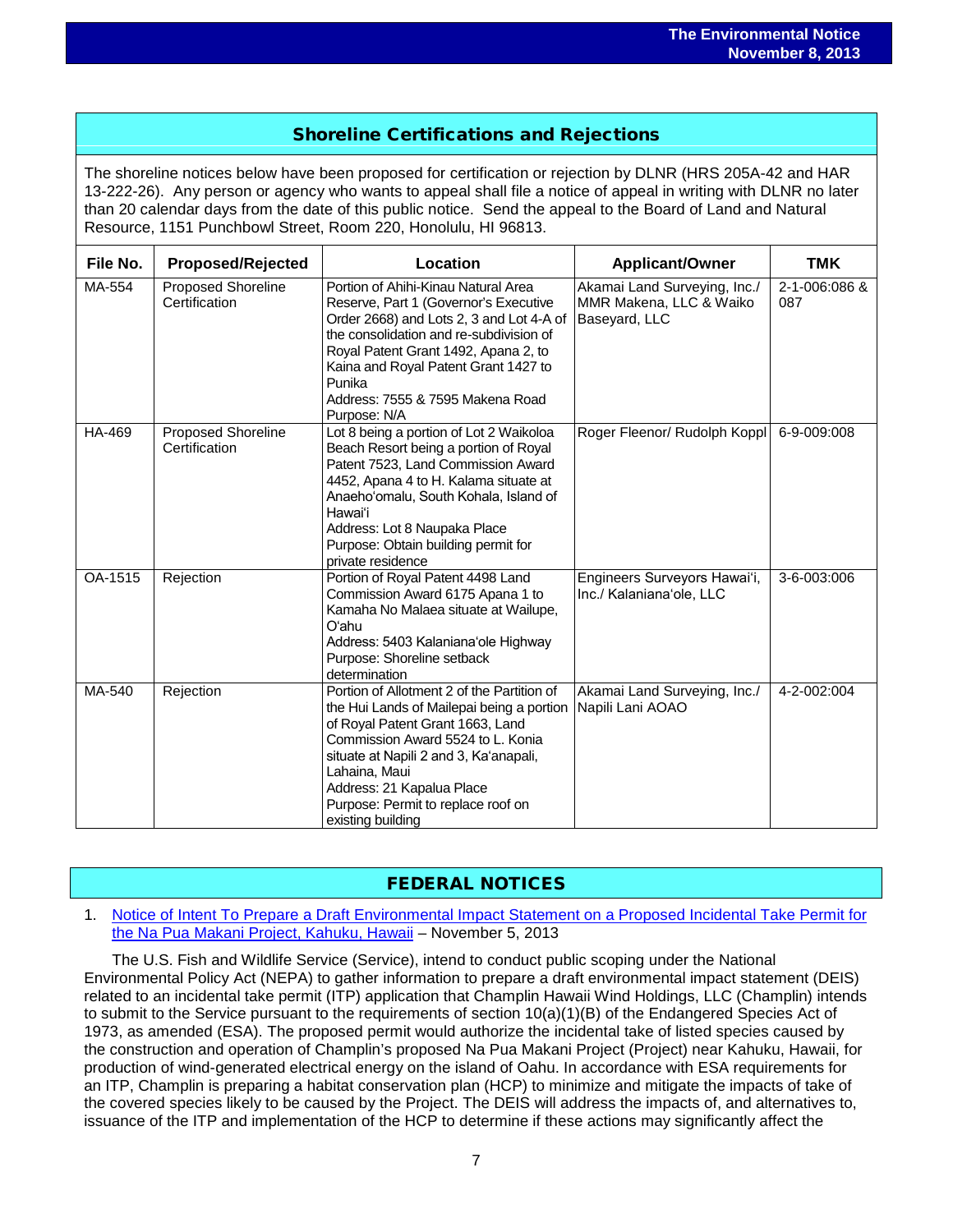human environment. This notice initiates the public scoping period for the DEIS during which we invite other agencies and the public to attend a public meeting and submit oral and written comments that provide suggestions and information on the scope of issues and alternatives that should addressed in the DEIS.

A public scoping meeting will be held on November 13, 2013, from 5:30 p.m. to 9:00 p.m. at the Kahuku Village Association Community Center, 56576 Kamehameha Highway, Kahuku, Hawaii 96731. The public is invited to provide oral and written comments at this meeting related to our preparation of a DEIS for this proposed permit action. To ensure consideration of written comments, please send your written comments on or before December 5, 2013.

Comments concerning the issuance of the ITP, the development of the Na Pua Makani HCP and the preparation of the associated DEIS should be identified as such, and may be submitted by one of the following methods: Email: NaPuaMakanihcp@fws.gov. Include "Na Pua Makani HCP and DEIS" in the subject line of the message; U.S. Mail: Loyal Mehrhoff, Field Supervisor, U.S. Fish and Wildlife Service, Pacific Islands Fish and Wildlife Office, 300 Ala Moana Boulevard, Room 3-122, Honolulu, Hawaii 96850; In-Person Drop-off, Viewing, or Pickup: Written comments will be accepted at the public meeting on November 13, 2013, or can be dropped off during regular business hours at the above address on or before December 5, 2013; or Written comments can also be faxed (Fax: (808) 792-9581, Attn.: Loyal Mehrhoff) to the Service on or before December 5, 2013. CONTACT: Mr. Loyal Mehrhoff or Aaron Nadig, U.S. Fish and Wildlife Service (see ADDRESSES above); by telephone (808) 792-9400; or by email at [NaPuaMakanihcp@fws.gov.](mailto:NaPuaMakanihcp@fws.gov) If you use a telecommunications device for the deaf, please call the Federal Information Relay Service at (800) 877-8339.

#### 2. [Special Coral Reef Ecosystem Fishing Permit Issued to Culture and Harvest Fish Species in a Floating Pen](http://www.gpo.gov/fdsys/pkg/FR-2013-11-06/pdf/2013-26599.pdf) – November 6, 2013

The National Marine Fisheries Service (NMFS) releases a notice of availability of final environmental assessment and finding of no significant impact for the issuance of a special coral reef ecosystem fishing permit. NMFS issued a Special Coral Reef Ecosystem Fishing Permit that authorizes Kampachi Farms, LLC, to culture and harvest a coral reef ecosystem management unit fish species in a floating pen in Federal waters west of the Island of Hawaii. This notice informs the public that NMFS prepared an environmental assessment of the potential impacts of the proposed activity, and finds that there will be no significant impact to the environment from the activity. The special coral reef ecosystem fishing permit is effective from October 25, 2013, through October 24, 2014. You may review the final environmental assessment (EA) and finding of no significant impact, identified by NOAA-NMFS-2013-0125, at the Federal e-Rulemaking Portal [www.regulations.gov/#!docketDetail;D=NOAA-](http://www.regulations.gov/#!docketDetail;D=NOAA-NMFS-2013-0125)[NMFS-2013-0125.](http://www.regulations.gov/#!docketDetail;D=NOAA-NMFS-2013-0125) Contact: Phyllis Ha, Sustainable Fisheries, NMFS PIR, 808-944-2265.

# 3. [Safety Zones Established for the Hawaiian Island Commercial Harbors](http://www.gpo.gov/fdsys/pkg/FR-2013-10-24/pdf/2013-24904.pdf) - October 24, 2013

The Coast Guard is establishing nine (9) permanent safety zones encompassing Hawaii's commercial harbors (Nawiliwili and Port Allen, Kauai; Barber's Point and Honolulu Harbor, Oahu; Kaunakakai, Molokai; Kaumalapau, Lanai; Kahului, Maui and Kawaihae and Hilo on the Island of Hawaii). The purpose of these safety zones is to expedite the evacuation of the harbors in the event a tsunami warning is issued for the main Hawaiian Islands.

This rule is effective on November 25, 2013. This rule will be enforced when the Captain of the Port, Honolulu issues the order to evacuate any or all of Hawaii's nine commercial harbors in response to a tsunami warning. A written notice will be issued and a radio broadcast will be made when the Captain of the Port issues the evacuation order. This final rule will be enforced until the Captain of the Port lifts the evacuation order. CONTACT: If you have questions on this rule, call or email Lieutenant Commander Scott O. Whaley, Waterways Management Division, U.S. Coast Guard Sector Honolulu; telephone (808) 522-8264 (ext. 3352), email Scott.O.Whaley@uscq.mil.

#### 4. [EPA Solicits Comments for the Approval and Promulgation of Hawaii's State Implementation Plan;](http://www.gpo.gov/fdsys/pkg/FR-2013-10-23/pdf/2013-24885.pdf)  [Infrastructure Requirements for the 2008 Lead National Ambient Air Quality Standard](http://www.gpo.gov/fdsys/pkg/FR-2013-10-23/pdf/2013-24885.pdf) – October 23, 2013

EPA is proposing to approve elements of a State Implementation Plan (SIP) revision submitted by the State of Hawaii on February 13, 2013, pursuant to the requirements of the Clean Air Act (CAA or the Act) for the 2008 Lead (Pb) national ambient air quality standards (NAAQS). Section 110(a) of the CAA requires that each state adopt and submit a SIP for the implementation, maintenance, and enforcement of each NAAQS promulgated by EPA. We are taking comments on this proposal and plan to follow with a final action.

Written comments must be received on or before November 22, 2013. Submit your comments, identified by Docket ID Number EPA-R09-OAR-2013-0681, by one of the following methods: [http://www.regulations.gov:](http://www.regulations.gov/) Follow the on-line instructions for submitting comments; Email: [richmond.dawn@epa.gov.](mailto:richmond.dawn@epa.gov); Fax: 415-947-3579;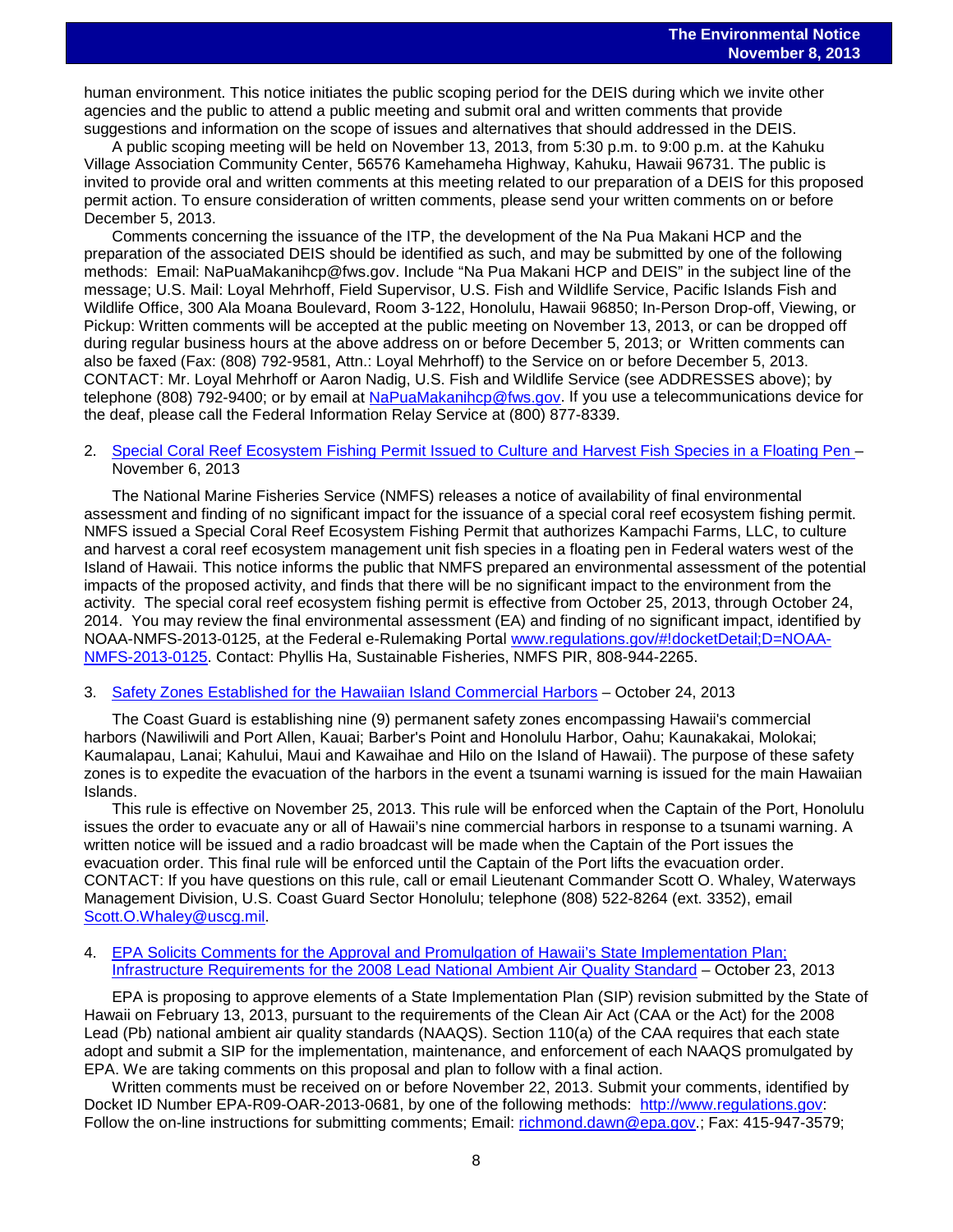Mail or deliver: Dawn Richmond, Air Planning Office (AIR-2), U.S. Environmental Protection Agency, Region IX, 75 Hawthorne Street, San Francisco, CA 94105-3901. Deliveries are only accepted during the Regional Office's normal hours of operation.

#### 5. [EPA Issues Final Rule to List 15 Species to Endangered Species on the Island of Hawaii](http://www.gpo.gov/fdsys/pkg/FR-2013-10-29/pdf/2013-24103.pdf) – October 29, 2013

The U.S. Fish and Wildlife Service (Service) determine endangered species status under the Endangered Species Act of 1973 (Act), as amended, for 15 species on the island of Hawaii. In addition, we are recognizing a taxonomic change for one Hawaiian plant currently listed as an endangered species and revising the List of Endangered and Threatened Plants accordingly. The effect of this regulation is to conserve these species under the Act. This rule is effective on November 29, 2013.

This final rule is available on the Internet at [http://www.regulations.gov](http://www.regulations.gov/) and [http://www.fws.gov/pacificislands.](http://www.fws.gov/pacificislands) Comments and materials received, as well as supporting documentation used in preparing this final rule, are available for public inspection, by appointment, during normal business hours, at U.S. Fish and Wildlife Service, Pacific Islands Fish and Wildlife Office, 300 Ala Moana Boulevard, Room 3-122, Honolulu, HI 96850; by telephone at 808-792-9400; or by facsimile at 808-792-9581.

CONTACT: Loyal Mehrhoff, Field Supervisor, U.S. Fish and Wildlife Service, Pacific Islands Fish and Wildlife Office, 300 Ala Moana Boulevard, Room 3-122, Honolulu, HI 96850; by telephone at 808-792-9400; or by facsimile at 808-792-9581. If you use a telecommunications device for the deaf (TDD), call the Federal Information Relay Service (FIRS) at 800-877-8339.

#### 6. [Control Order for Introduced Migratory Bird Species](http://www.gpo.gov/fdsys/pkg/FR-2013-11-04/pdf/2013-26071.pdf) in Hawaii – November 4, 2013

Nonnative species in Hawaiʻi displace, compete with, and consume native species, some of which are endangered, threatened, or otherwise in need of additional protection. To protect native species, the Fish and Wildlife Service propose to establish a control order for cattle egrets (Bubulcus ibis) and barn owls (Tyto alba), two introduced migratory bird species in Hawaii. We also make the supporting draft environmental assessment available for public comment.

Electronic comments on this proposal via [http://www.regulations.gov](http://www.regulations.gov/) must be submitted by 11:59 p.m. Eastern time on February 3, 2014. Comments submitted by mail must be postmarked no later than February 3, 2014.You may submit comments by: Federal eRulemaking portal: [http://www.regulations.gov.](http://www.regulations.gov/) Follow the instructions for submitting comments on Docket FWS-HQ-MB-2013-0070.U.S. Mail or hand delivery: Public Comments Processing, Attention: FWS-HQ-MB-2013-0070; Division of Policy and Directives Management; U.S. Fish and Wildlife Service; 4401 North Fairfax Drive, MS 2042-PDM; Arlington, VA 22203-1610. CONTACT: Dr. George T. Allen in Arlington, Virginia, at 703-358-1825 about the proposed rule, or Jenny Hoskins in Volcano, Hawaii, at 503-382-7056 about the draft environmental assessment.

#### 7. [NMFS Issues Permits for Scientific Research on Marine Animals](http://www.gpo.gov/fdsys/pkg/FR-2013-10-29/pdf/2013-25458.pdf) - October 29, 2013

The National Marine Fisheries Service (NMFS) issues Letters of Confirmation to six individuals and institutions under the authority of the Marine Mammal Protection Act of 1972, as amended (16 U.S.C. 1361 et seq.), and the regulations governing the taking and importing of marine mammals (50 CFR part 216). The General Authorization allows for bona fide scientific research that may result only in taking by level B harassment of marine mammals. The following Letters of Confirmation (LOC) were issued for scientific research on marine mammals in Hawaiʻi:

- File No. 13427: Originally issued to the Pacific Whale Foundation [Responsible Party: Gregory D. Kaufman], Wailuku, HI, on June 4, 2008, authorizes the close vessel approach, photo-identification, focal follows, and acoustic recordings of 16 cetacean species within the waters of Maui County, Hawaii to estimate the abundance and distribution of odontocete species in the area. This study was modified on June 11, 2013, to extend the duration of the LOC until June 15, 2014, add a Co-investigator, and remove authorization to take the endangered Hawaiian insular stock of false killer whales (Pseudorca crassidens). This LOC was cancelled on June 20, 2013, when a new LOC (File No. 18101) was issued to the Pacific Whale Foundation.
- File No. 18101: Issued to the Pacific Whale Foundation [Responsible Party: Gregory D. Kaufman], Wailuku, HI, on June 20, 2013, authorizes close vessel approaches, photo-identification, focal follows, and acoustic recordings of 15 cetacean species within the waters of Maui County, Hawaii to estimate the abundance and distribution of odontocete species in the area. The LOC replaces No. 13427 and expires on June 21, 2018.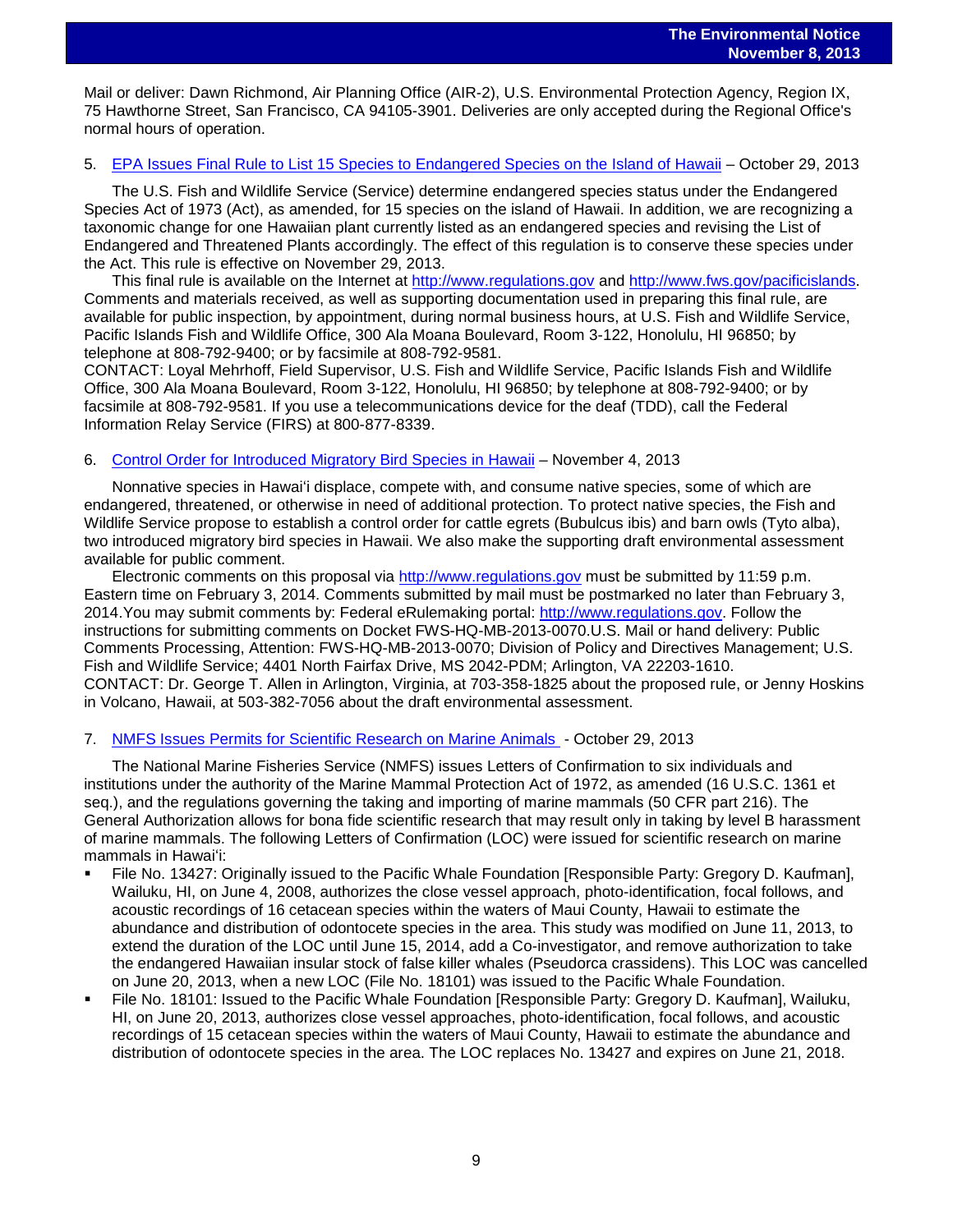# 8. [Draft 2013 Marine Mammal Stock Assessment Reports](http://www.gpo.gov/fdsys/pkg/FR-2013-11-06/pdf/2013-26598.pdf) Available for Public Comment – November 6, 2013

The National Marine Fisheries Service (NMFS) reviewed the Alaska, Atlantic, and Pacific regional marine mammal stock assessment reports (SARs) in accordance with the Marine Mammal Protection Act. SARs for marine mammals in the Alaska, Atlantic, and Pacific regions were revised according to new information. NMFS solicits public comments on the draft 2013 SARs. The 2013 draft SARs are available in electronic form via the Internet: [http://www.nmfs.noaa.gov/pr/sars/draft.htm.](http://www.nmfs.noaa.gov/pr/sars/draft.htm) Copies of the Pacific Regional SARs may be requested from Jim Carretta, Southwest Fisheries Science Center, 8604 La Jolla Shores Drive, La Jolla, CA 92037-1508.

Comments must be received by February 4, 2014. You may submit comments, identified by [NOAA-NMFS-2013-0136], by any of the following methods: Electronic Submissions: Submit all electronic public comments via the Federal eRulemaking Portal [http://www.regulations.gov.](http://www.regulations.gov/)Mail: Send comments or requests for copies of reports to: Chief, Marine Mammal and Sea Turtle Conservation Division, Office of Protected Resources, National Marine Fisheries Service, 1315 East-West Highway, Silver Spring, MD 20910-3226, Attn: Stock Assessments. Instructions: All comments received are a part of the public record and will generally be posted to [http://www.regulations.gov](http://www.regulations.gov/) without change.

#### 9. [Funding Opportunity for Certified Community Development Financial Institutions \(CDFIs\) serving Native](http://www.gpo.gov/fdsys/pkg/FR-2013-10-31/pdf/2013-25949.pdf)  [Communities](http://www.gpo.gov/fdsys/pkg/FR-2013-10-31/pdf/2013-25949.pdf) - October 29, 2013

This Notice of Funds Availability (NOFA) invites applications for the Native American CDFI Assistance Program (NACA Program) for the Fiscal Year (FY) 2014. The CDFI Fund makes FA awards and TA grants through the NACA Program to entities that meet the requirements set forth in this NOFA. FA awards will be made to Certified Community Development Financial Institutions (CDFIs) serving Native Communities that complete and submit the Application and meet the FA requirements set forth in this NOFA, the Application and the Regulations; TA grants will be made to Certified, Certifiable and Emerging CDFIs serving Native Communities and Sponsoring Entities that complete and submit the Application and meet the TA requirements set forth in this NOFA, the Application and the Regulations. Through the FY 2014 Funding Round, the CDFI Fund will also make FA awards for Healthy Food Financing Initiative (HFFI-FA) activities to Certified CDFIs serving Native Communities that complete and submit the Application and meet the HFFI-FA requirements set forth in the NOFA, the Application and the Regulations. NACA Applicants that are interested in applying for HFFI-FA can find additional details about that program in the FY 2014 CDFI Program NOFA. For purposes of this NOFA, the term "Native Community" means a Native American, Alaska Native, or Native Hawaiian population, land or Censusequivalent entity (as defined by the Bureau of the Census). In addition, Native Community includes a Native Other Targeted Population as described in Table 3 of this NOFA for Native Americans or American Indians, including Alaska Natives living in Alaska and Native Hawaiians living in Hawaii.

Applications for Financial Assistance (FA) or Technical Assistance (TA) awards through the FY 2014 Funding Round of the NACA Program must be received by 11:59 p.m., Eastern Time, December 23, 2013.

#### 10. [The University of Texas, Center for Archaeological Research Determines](http://www.gpo.gov/fdsys/pkg/FR-2013-10-31/pdf/2013-25971.pdf) Human Remains to be of Native [Hawaiian Affiliation](http://www.gpo.gov/fdsys/pkg/FR-2013-10-31/pdf/2013-25971.pdf) – October 31, 2013

The Center for Archaeological Research at the University of Texas at San Antonio has completed an inventory of human remains, in consultation with the appropriate Native Hawaiian organizations, and has determined that there is a cultural affiliation between the human remains and present-day Native Hawaiian organizations. Sometime between 1940 and 1960, human remains representing two individuals were removed by an U.S. Air Force airman from an unknown location in Hawaii, likely on the island of Oahu. The airman reportedly found the remains eroding from the sand on the beach and subsequently brought the remains to his home in San Antonio, TX. The human remains consist of two complete skulls, one probably male and one probably female, both adults. After the airman died, his son found the remains and donated them to the Center for Archaeological Research at the University of Texas at San Antonio. Documentation with the remains states the remains were removed from a ``Hawaii hotel site.'' No known individuals were identified. No associated funerary objects are present. The geographic context suggests that the remains are of Native Hawaiian affiliation. The teeth of both individuals are worn, suggesting a diet containing abrasives, likely associated with archaeological remains. Given the absence of associated objects, it is not possible to ascribe tribal affiliation.

Lineal descendants or representatives of any Native Hawaiian organization not identified in this notice that wish to request transfer of control of these human remains should submit a written request with information in support of the request to the Center for Archaeological Research at the University of Texas at San Antonio at the address in this notice by December 2, 2013.

Contact: Cynthia Munoz, Center for Archaeological Research, 1 UTSA Circle, San Antonio, TX 78249, telephone (210) 458-4394.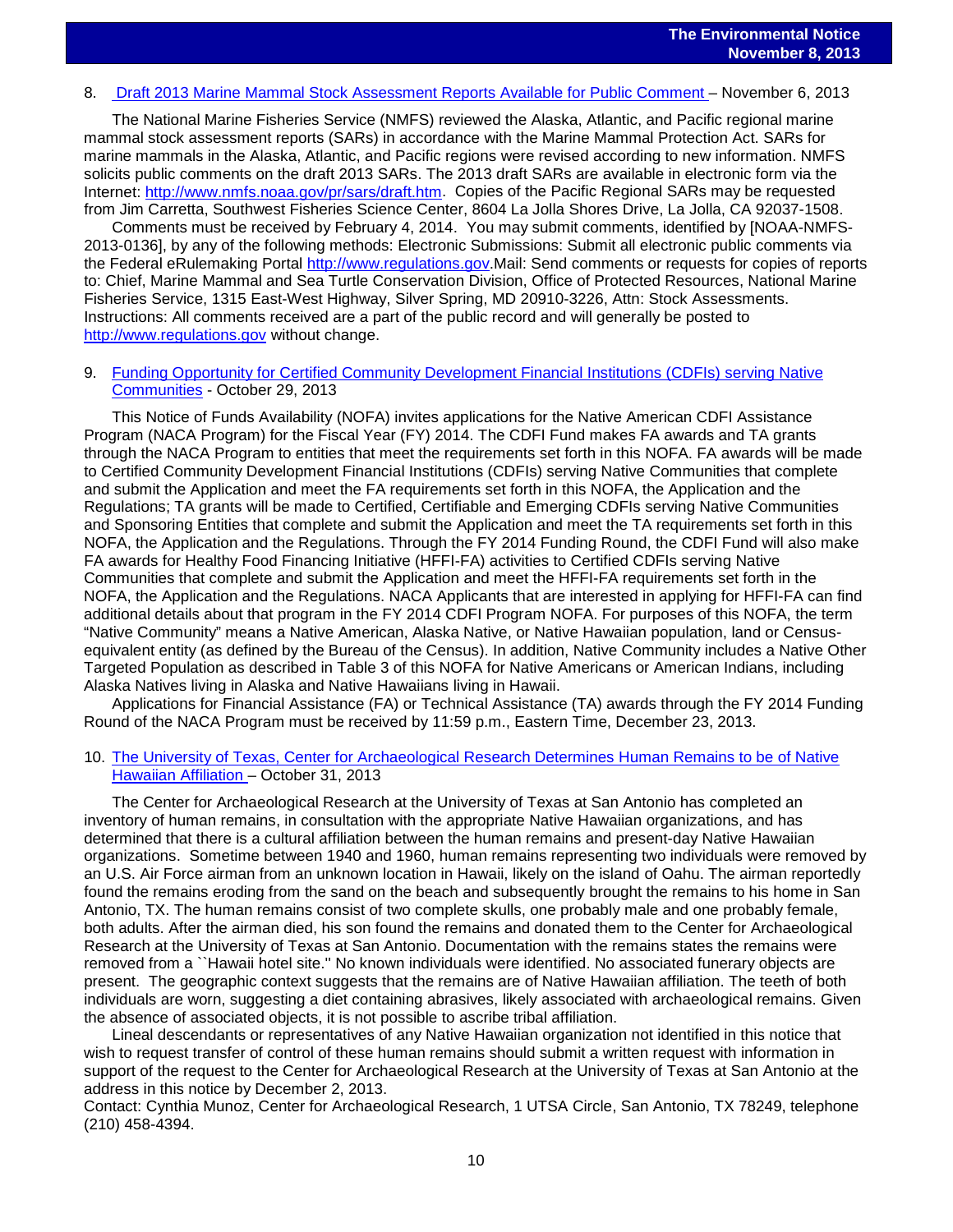#### 11. Extension of [Public Comment Period for the Draft Environmental Impact Statement / Overseas Environmental](http://www.gpo.gov/fdsys/pkg/FR-2013-10-31/pdf/2013-25942.pdf)  [Impact Statement for Military Readiness Activities in the Mariana Islands Training and Testing Study Area](http://www.gpo.gov/fdsys/pkg/FR-2013-10-31/pdf/2013-25942.pdf) – October 31, 2013

The Department of the Navy published a document in the Federal Register (78 FR 178) on September 13, 2013, concerning public meetings to support the Draft Environmental Impact Statement/Overseas Environmental Impact Statement (EIS/OEIS) for the Mariana Islands Training and Testing Study Area. Due to the shutdown of the U.S. federal government, the public meetings have been postponed and the public comment period extended. The public comment period on the Draft EIS has been extended from November 12, 2013, to December 12, 2013. Contact: Ms. Nora Macariola-See, Naval Facilities Engineering Command, Pacific. Attention: MITT EIS/OEIS, 258 Makalapa Drive, Suite 100, Building 258, Floor 3, Pearl Harbor, Hawaii 96860-3134.

#### 12. Extension of [Public Comment Period for the Draft Supplemental for the Introduction of the P-8A Multi-Mission](http://www.gpo.gov/fdsys/pkg/FR-2013-10-25/pdf/2013-25133.pdf)  [Maritime Aircraft into the U.S. Navy Fleet](http://www.gpo.gov/fdsys/pkg/FR-2013-10-25/pdf/2013-25133.pdf) – October 25, 2013

On September 20, 2013 the Department of the Navy (DoN) published a notice in the Federal Register announcing the scheduling of two public meetings on the Draft Supplemental Environmental Impact Statement (SEIS) for the Introduction of the P-8A Multi-Mission Maritime Aircraft into the U.S. Navy Fleet. As a result of the recent government shutdown and the uncertainty of the duration of the shutdown, both meetings were cancelled by the DoN. This notice announces the rescheduling of the two public meetings and extends the public comment period for the Draft SEIS from November 4, 2013 to December 2, 2013.